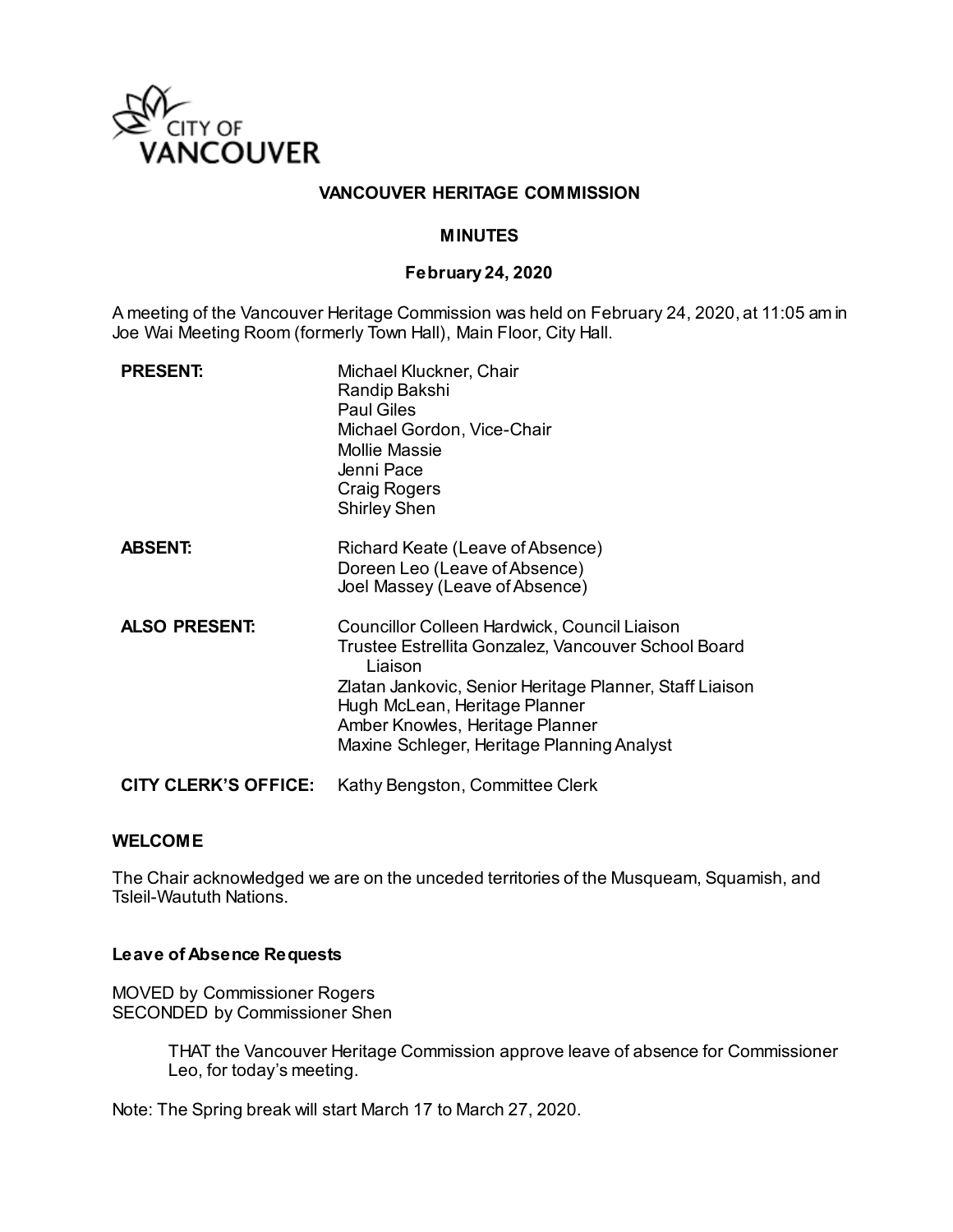# **Approval of Minutes**

MOVED by Commissioner Massie SECONDED by Commissioner Pace

> THAT the Vancouver Heritage Commission approve the Minutes from the meeting of February 3, 2020, as circulated.

CARRIED UNANIMOUSLY

# **2. Business Arising from the Minutes**

None.

**3. 3536 Point Grey Road - WITHDRAWN Elletson Residence VHC "C", Designation DP-2019-00751**

**Issues:**

- Proposed conservation plan
- Heritage designation

## **Applicant:** Steven Butler, Kerr Construction and Design

**Staff:** Hugh McLean, Heritage Planner; Benjamin Dufix, Development Planner

## **3. Chinatown Cultural Heritage**

Staff from the Chinatown Transformation Team presented a presentation on Chinatown Cultural Heritage entitled, "*Towards a Cultural Heritage Asset Management Plan for Chinatown*." The presentation included context, historic background, project mission and plan, heritage plan alignment, historic urban landscape (UNESCO), cultural assets, and further subjects such as mapping Chinatown's cultural assets, inventory creation, engagement, what's next, and key takeaways. The Chinatown Transformation Team also responded to questions from the Commissioners.

\* \* \* \* \*

The Commission recessed at 12:18 pm and reconvened at 12:36 pm.

\* \* \* \* \*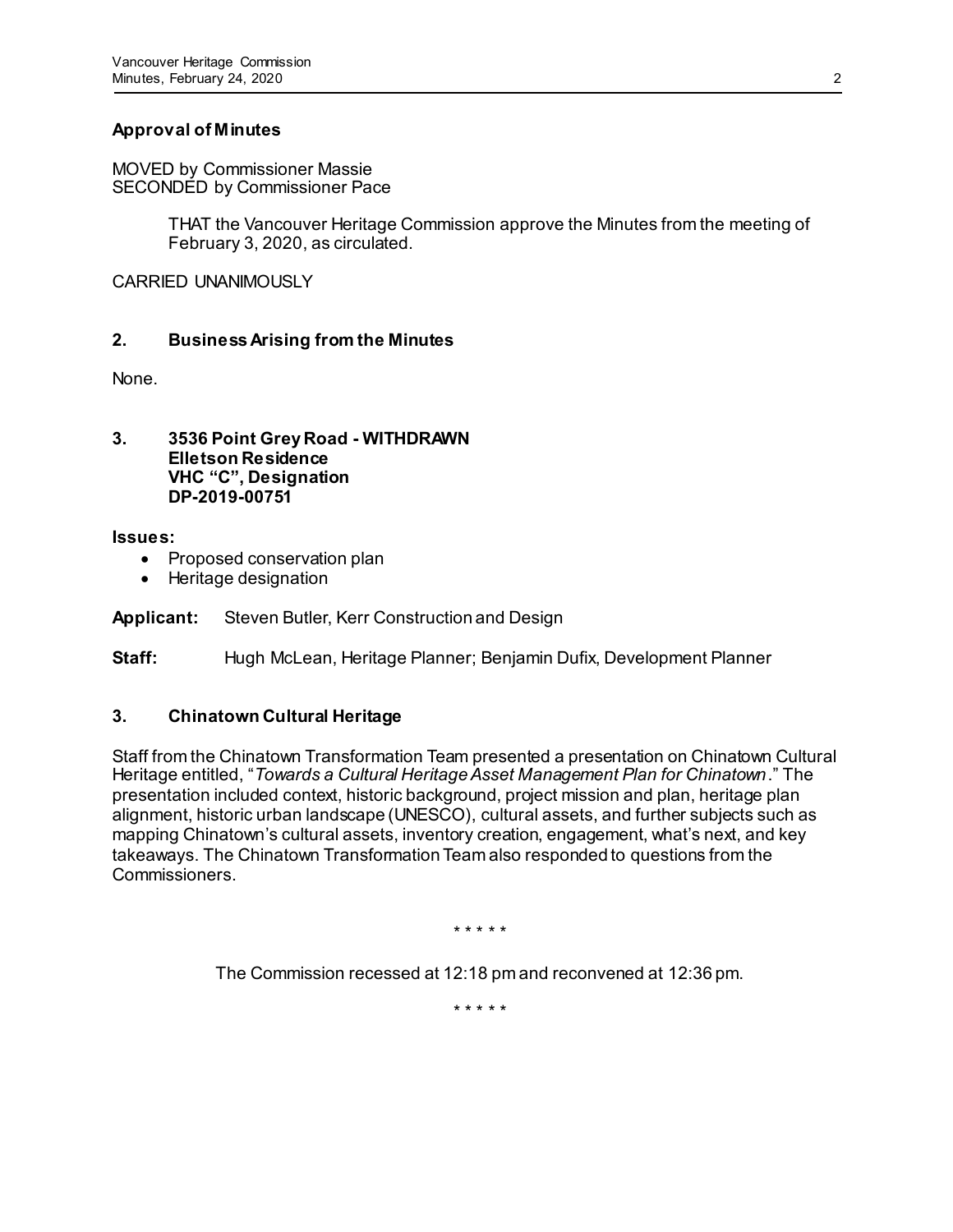## **4. Standards and Guidelines for the Conservation of Historic Places in Canada – Workshop**

Amber Knowles, Heritage Planner, provided a presentation and led a workshop on "*The Standards and Guidelines for the Conservation of Historic Places in Canada: The Conservation Decision-Making Process and Key Terminology*". The presentation included standards and guidelines, terminology, the conservation decision-making process, preservation, rehabilitation, restoration, followed by questions from commissioners.

The Standards and Guidelines for the Conservation of Historic Places in Canada can be found here[: https://www.historicplaces.ca/en/pages/standards-normes.aspx](https://www.historicplaces.ca/en/pages/standards-normes.aspx)

## **5. New Business**

## **(a) Colburne House**

Hugh McLean, Heritage Planner, provided an update on the Colburne House, 8743 SW Marine Drive, Vancouver. The Commission discussed the possibility of commemorating the birthplace of Dale Richards at this location.

## **(b) Suffolk Block**

Amber Knowles, Heritage Planner, provided an update on the Suffolk Block.

## **c) Unfinished Business from February 4, 2020 Meeting**

## **i) Statement of Significance and Vancouver Heritage Register Subcommittee Reports**

MOVED by Commissioner Pace SECONDED by Commissioner Gordon

THAT the Vancouver Heritage Commission request that the Statements of Significance for the following buildings be referred back to the consultants for revisions:

- 5503 Blenheim Street Morissette Farmhouse
- 828 Keefer Street Clements Residence

CARRIED UNANIMOUSLY